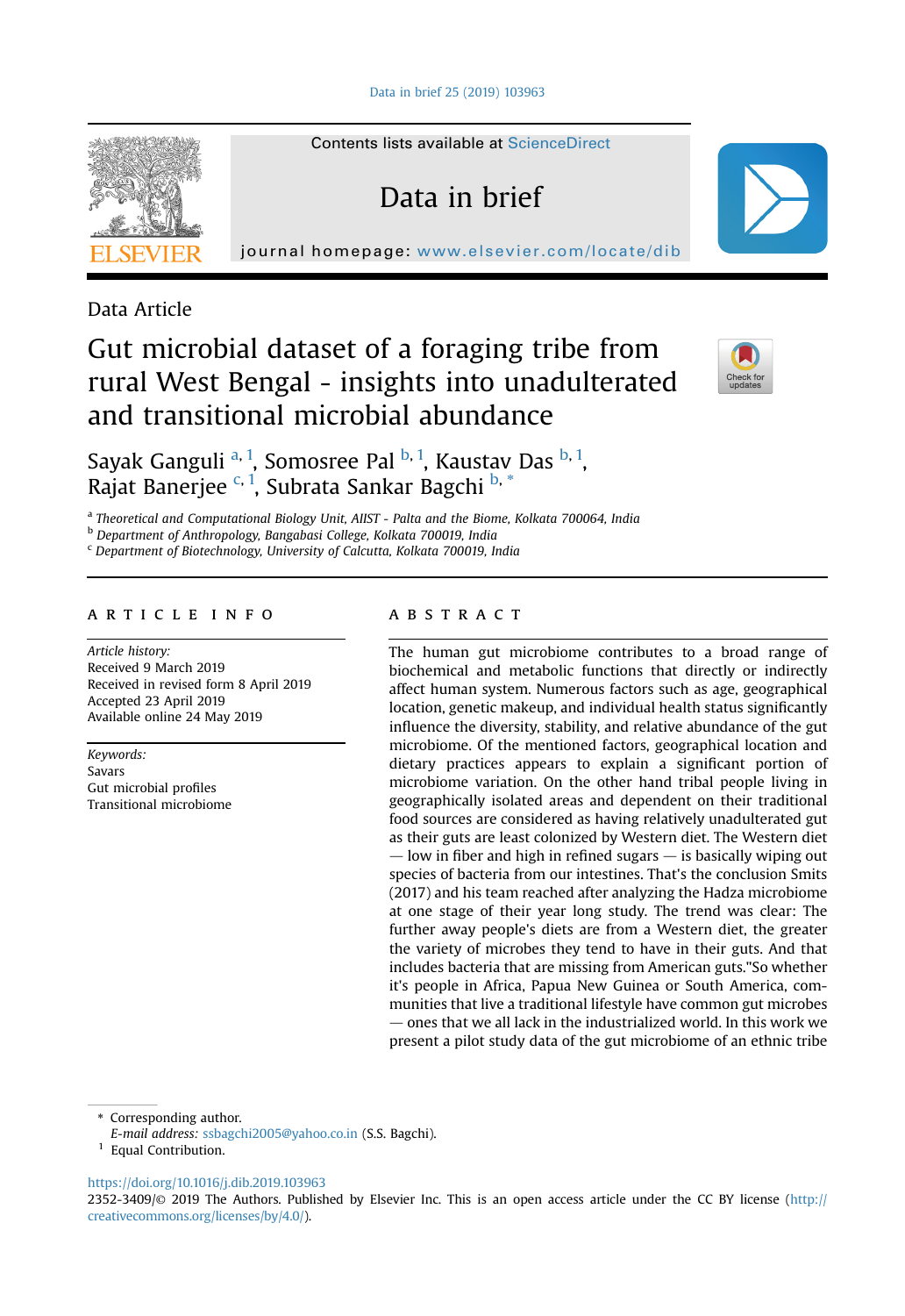of West Bengal, India, originating from Dravidian descent - the Savars. These are nomadic tribes and are still dependent on hunting and gathering for their livelihood. We identified a healthy family and have analysed their stool samples for gut microbial profiles.

© 2019 The Authors. Published by Elsevier Inc. This is an open access article under the CC BY license [\(http://creativecommons.](http://creativecommons.org/licenses/by/4.0/) [org/licenses/by/4.0/\)](http://creativecommons.org/licenses/by/4.0/).

Specifications table

| Subject area                | Biology                                                                                                                                                                                                                                                                                                                                               |
|-----------------------------|-------------------------------------------------------------------------------------------------------------------------------------------------------------------------------------------------------------------------------------------------------------------------------------------------------------------------------------------------------|
| area                        | More specific subject Gut Microbial Profiling                                                                                                                                                                                                                                                                                                         |
| Type of data                | NGS Based Data represented in form of Pie chart and Heat Map                                                                                                                                                                                                                                                                                          |
| How data was<br>acquired    | Illumina Hiseg Next Gen Sequencing Platform; FASTOC, OIIME                                                                                                                                                                                                                                                                                            |
| Data format                 | Raw FASTO files                                                                                                                                                                                                                                                                                                                                       |
|                             | Experimental factors Subjects were allowed to have their regular diet                                                                                                                                                                                                                                                                                 |
| Experimental<br>features    | DNA isolation and sequencing from first faecal matter of the subjects                                                                                                                                                                                                                                                                                 |
|                             | Data source location Bangabasi College, Kolkata                                                                                                                                                                                                                                                                                                       |
| Data accessibility          | https://www.ncbi.nlm.nih.gov/sra/SRX5459403[accn] - SRA                                                                                                                                                                                                                                                                                               |
|                             | https://www.ncbi.nlm.nih.gov/bioproject/525343 - Bioproject                                                                                                                                                                                                                                                                                           |
| Related research<br>article | Smits, S. A., Leach, J., Sonnenburg, E. D., Gonzalez, C. G., Lichtman, J. S., Reid, G., Knight, R., Manjurano,<br>A., Changalucha, J., Elias, J. E., Dominguez-Bello, M. G.,  Sonnenburg, J. L. (2017). Seasonal cycling in<br>the gut microbiome of the Hadza hunter-gatherers of Tanzania. Science (New York, N.Y.), 357(6353),<br>$802 - 806$ [1]. |

#### Value of the data

- The significance of this data stems from the fact that this is the first report of the gut microbial abundance from SAVARS of West Bengal, a nomadic tribe who are still basically foragers i.e. essentially carnivores and dependent on forest produce, having minimum or no direct agricultural practice. Thus future studies which plan to incorporate comparisons of urban and rural gut microbiomes can use this a reference point to compare and reveal the commonalities and variations that have been induced in the gut as a result of the socioeconomic lifestyle patterns.
- The gut microbial profiles identified represent unadulterated gut which has not been influenced by fast food and ready to cook frozen and stored commercial products. Further, these guts still are shielded from the overuse of medicines and antibiotics, thus antibiotic resistant microbes should be a rarity in the profiles.
- The data also reveals the propensity of transition of the gut microbial profiles from father to son and mother to son thus revealing the parental contribution to the formation of the child's gut microbiome.

# 1. Data

This data describes the gut microbiome profile of a nomadic tribe of west bengal - "Savar". This tribe has till date not adapted to the agricultural practices and is still dependent on hunting and forest produce for their livelihood, making their gut a quintessential reservoir for unadulterated microbes. Three datasets are presented - one belonging to a SAVAR male (Age: 30 years), the other of a female (Age: 26 years) and the third of their male child (Age: 7 years) who is yet to attain puberty. Ruminococcaceae (15%); Succinovibrio(12%) and Bacterioides(31%) were identified to be the most abundant of the microbial communities in female, male and child respectively ([Fig. 1](#page-2-0)).

## 2. Experimental design, materials, and methods

The collection of data was performed in two important steps: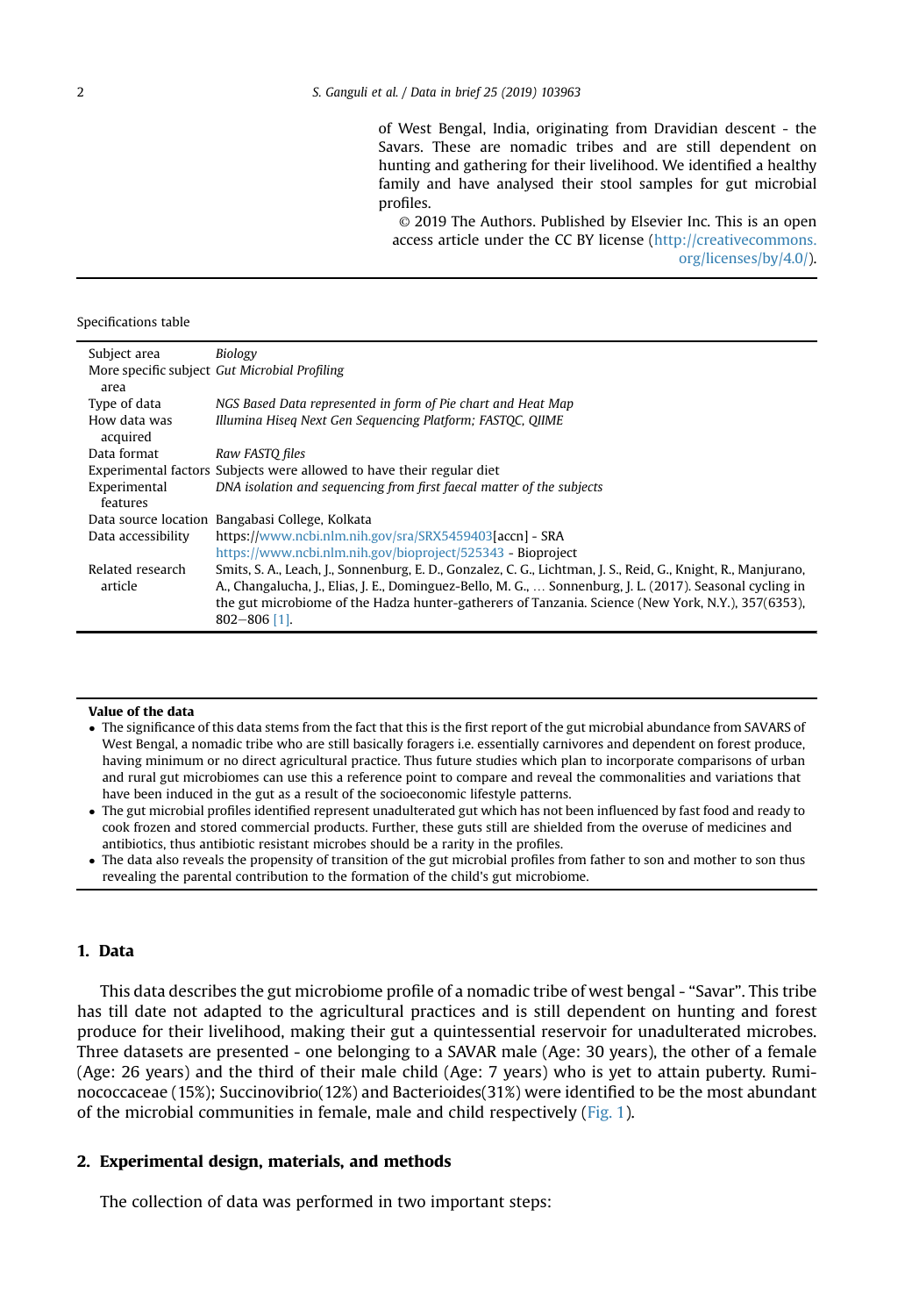<span id="page-2-0"></span>

Fig. 1. Gut Microbial Profile of the Savar family under study. A Male; B: Female and C: Child (male); D: Common taxa between the members: where  $SM = Male$ :  $SF = Female$  and  $SK = Child$ .

# a) Counselling and Medical Evaluation of the Subjects:

The subjects were initially counselled on the requirement of the first faecal matter and were allowed to feed on their regular diet comprising of staple rice, poultry meat, fish and forest produce such as fruits for a week. Basic health check up of blood pressure and BMI (Body Mass Index) were performed to ensure that they were healthy, with no previous history of ailment or chronic infection in the last six months prior to sample collection with the help of a skilled medical professional.

## b) Collection of First Faecal Matter and Sequencing:

The first faecal matter was collected at 5.30am in the morning in sterile containers previously autoclaved. The medical profiling of the candidates were again performed following the procedure and all of the subjects. The faecal matter was packed in containers and sealed with paraffin and transported to the sequencing facility within 10 hours of collection. Sequencing was performed using Illumina chemistry in the Hiseq platform using the protocol described in Bag et al. [\[2\].](#page-3-0) with the Bioinformatics pipeline as previously described [\[3\]](#page-3-0). Following this, standard bioinformatics pipeline utilizing FASTQC, QIIME  $[4]$ , and Krona, SILVA  $[5]$  and Greengenes  $[6]$  databases were used to first quality check the data and then identify the taxa. Following this the common taxa between the subjects [male vs female; male vs kid and female vs kid; Fig. 1D] were identified and the most abundant of the members were analysed using a heat-map [\[Fig. 2](#page-3-0)].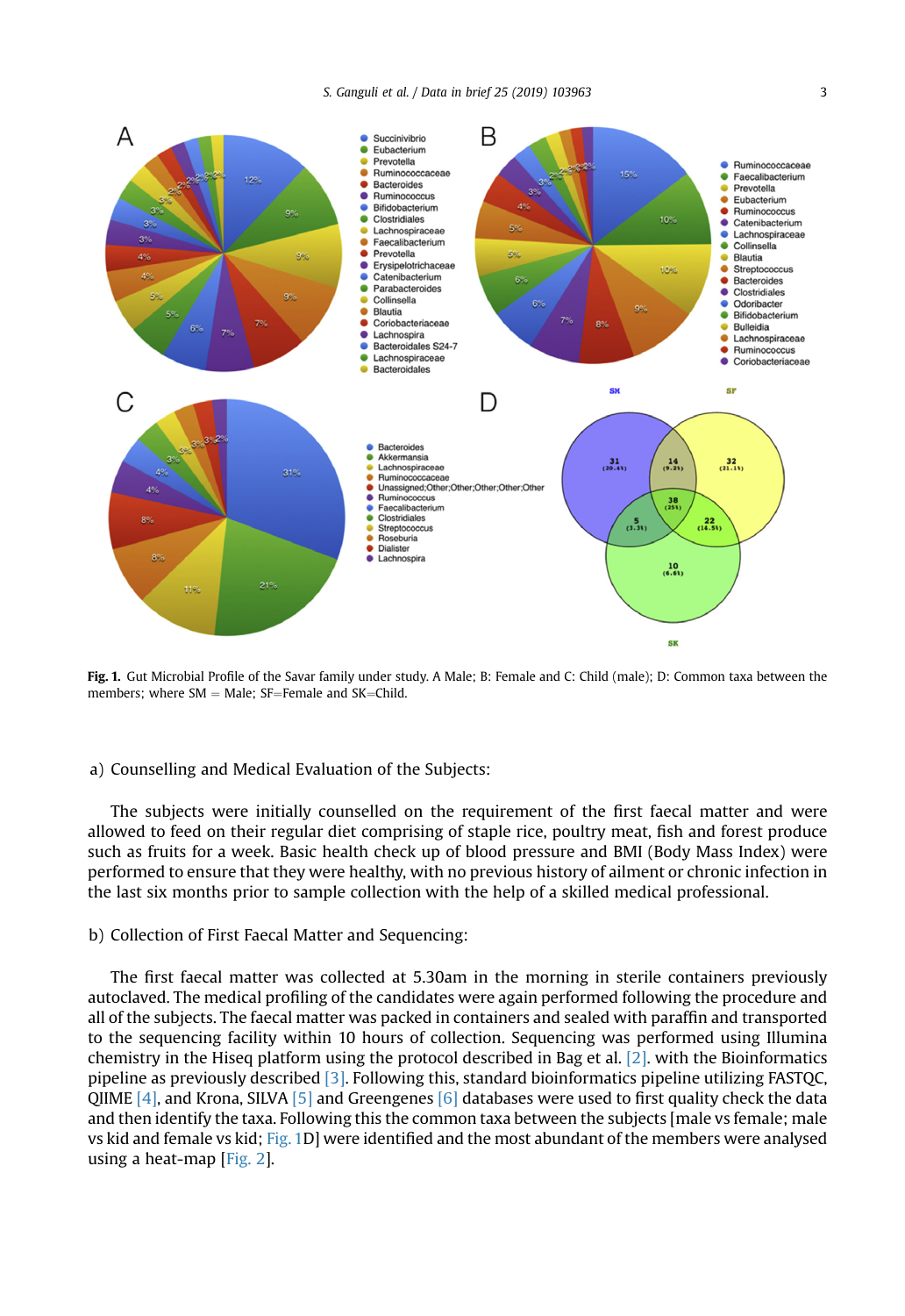<span id="page-3-0"></span>

Fig. 2. Heatmap representing the top common taxa between the members under study, where SM = Male; SF=Female and  $SK = Child$ .

## Acknowledgments

The authors acknowledge the funding provided by Department of Science and Technology, Government of West Bengal.

#### Transparency document

Transparency document associated with this article can be found in the online version at [https://](https://doi.org/10.1016/j.dib.2019.103963) [doi.org/10.1016/j.dib.2019.103963.](https://doi.org/10.1016/j.dib.2019.103963)

#### References

- [1] [S.A. Smits, J. Leach, E.D. Sonnenburg, C.G. Gonzalez, J.S. Lichtman, G. Reid, R. Knight, A. Manjurano, J. Changalucha, J.E. Elias,](http://refhub.elsevier.com/S2352-3409(19)30316-6/sref1) [M.G. Dominguez-Bello, J.L. Sonnenburg, Seasonal cycling in the gut microbiome of the Hadza hunter-gatherers of Tanzania,](http://refhub.elsevier.com/S2352-3409(19)30316-6/sref1) [Science 357 \(6353\) \(2017\) 802](http://refhub.elsevier.com/S2352-3409(19)30316-6/sref1)-[806.](http://refhub.elsevier.com/S2352-3409(19)30316-6/sref1)
- [2] Bag, Satyabrata, Saha, Bipasa,Mehta, Ojasvi, Anbumani, D…..Das, Bhabatosh; An improved method for high quality metagenomics DNA extraction from human and environmental samples; Sci. Rep., [https://doi.org/10.1038/srep26775 10.1038/](https://doi.org/10.1038/srep26775%2010.1038/srep26775) [srep26775](https://doi.org/10.1038/srep26775%2010.1038/srep26775).
- [3] S. Ganguli, S. Rahaman, A.R. Bera, V. Vishal, S. Malik, K. Roopalakshmi, P.K. Singh, Rhizospheric metagenome of the terrestrial mangrove fern Acrostichum from Indian Sunderbans, Genomics Data 14 (2017) 53-55. [http://doi.org/10.1016/j.](http://doi.org/10.1016/j.gdata.2017.09.001) [gdata.2017.09.001.](http://doi.org/10.1016/j.gdata.2017.09.001)
- [4] J Gregory Caporaso, Justin Kuczynski, Jesse Stombaugh, Kyle Bittinger, Frederic D. Bushman, Elizabeth K. Costello, Noah Fierer, Antonio Gonzalez Pena, Julia K. Goodrich, Jeffrey I. Gordon, Gavin A. Huttley, Scott T. Kelley, Dan Knights, Jeremy E. Koenig, Ruth E. Ley, Catherine A. Lozupone, Daniel McDonald, Brian D. Muegge, Meg Pirrung, Jens Reeder, Joel R.